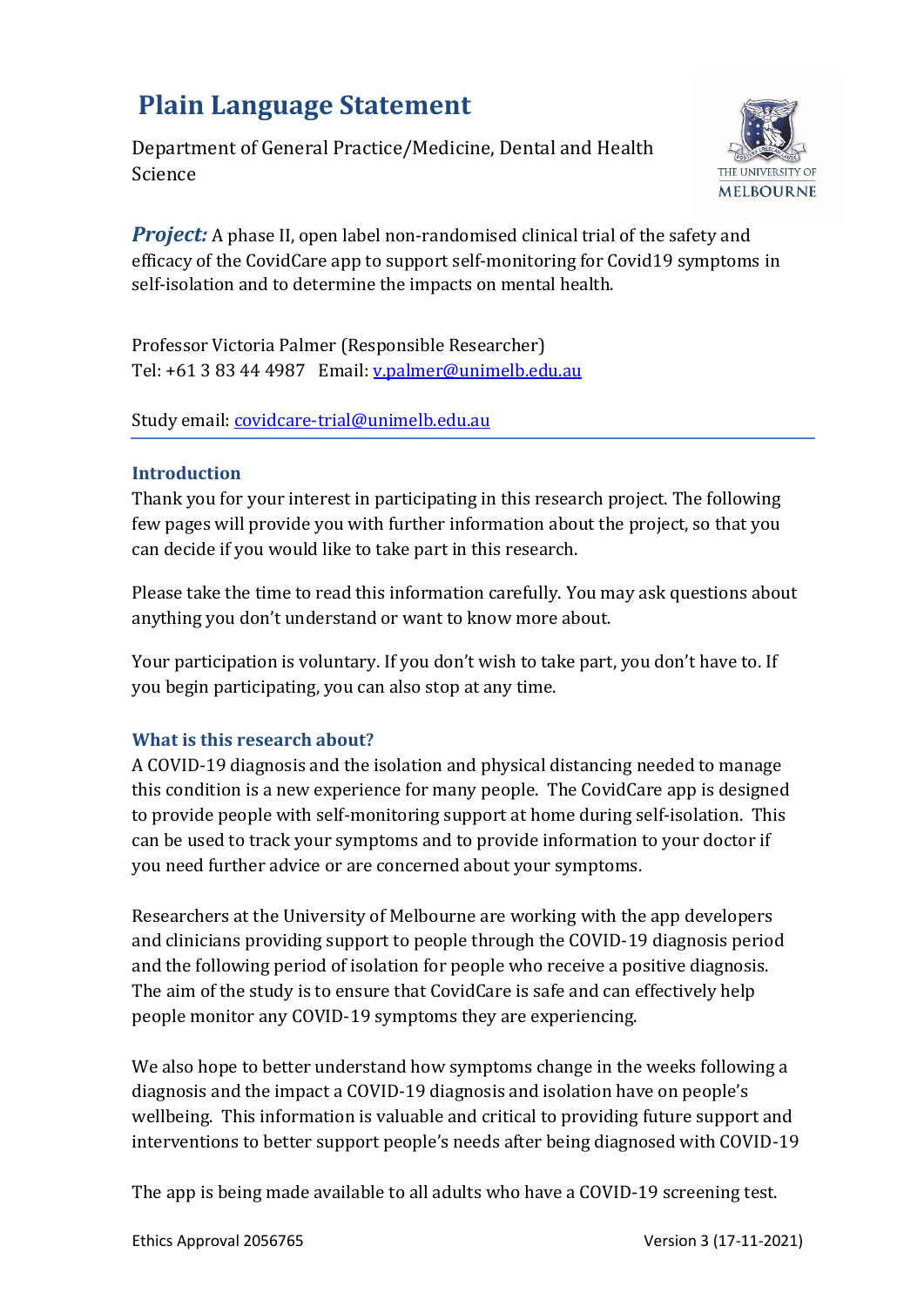# **What will I be asked to do?**

People being assessed for COVID-19 at will be given information on how to access the CovidCare App. Should you agree to participate you will download the app using these instructions. You will enter the clinic code you have been provided and your first name and phone number and answer a series of baseline questions.

Following this you will be asked to enter some information about how your key symptoms related to breathing and heart rate are each day for several days, and then 2 times a day for a second week or until you have been informed you no longer have active COVID-19.

The app will inform you if any of the information you have entered indicates that your condition has worsened and will recommend further assessment or that you contact your GP or call 000.

You may be asked to participate in an additional telephone interview with the research team about your use of CovidCare, being diagnosed with COVID-19 and isolating. This will be voluntary. You will be able to use the CovidCare app and not be involved in the phone interview.

**If at any stage following a diagnosis of COVID-19 you are feeling concerned about your health we recommend that you call your doctor or 000 for further follow-up.**

# **What are the possible benefits?**

The CovidCare app will provide people who have been tested for COVID-19 or who have received a diagnosis of COVID-19 additional support during the time that they are in self-isolation following their diagnosis. The data provided from the app to the researchers will give a clearer indication of how physical and mental health symptoms change following a diagnosis of COVID-19 which can be used to provide more effective support to people diagnosed.

#### **What are the possible risks?**

It is possible that being diagnosed with COVID-19 and self-isolation could be distressing to some people. CovidCare provides some advice to improve and measure wellbeing, but if you fell that you need support you should contact your GP or support services such as:

BeyondBlue: Phone: 1300 22 4636

Web: [https://www.beyondblue.org.au/get-support/get](https://www.beyondblue.org.au/get-support/get-immediate-support)[immediate-support](https://www.beyondblue.org.au/get-support/get-immediate-support)

- Lifeline: Phone 13 11 44

Web:<https://www.lifeline.org.au/>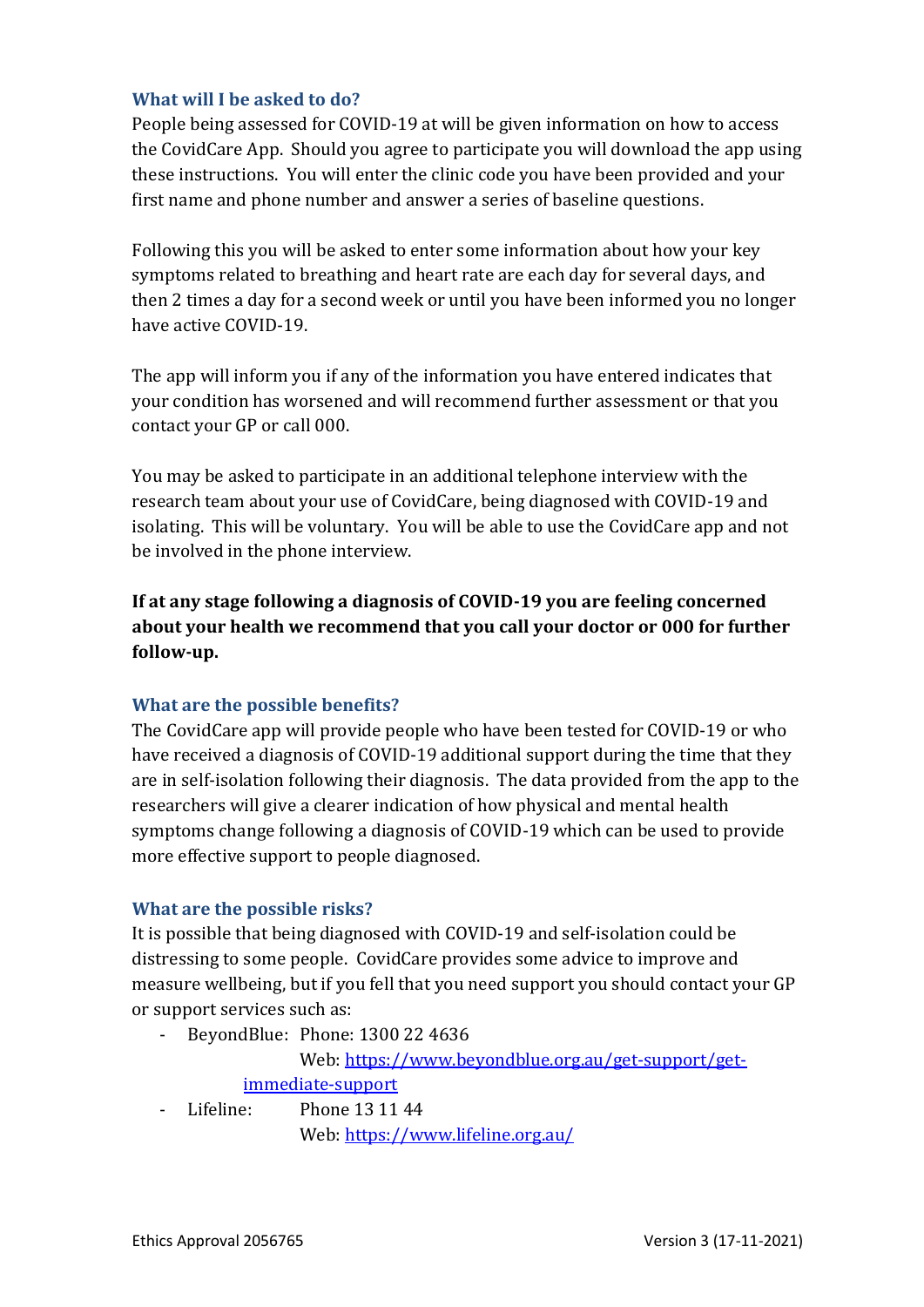CovidCare is only to be used as a monitoring tool and cannot diagnose or predict outcomes from COVID-19. Your breathing and heart rate symptoms could change rapidly in between scheduled measurements.

**If at any stage following a diagnosis of COVID-19 you are feeling concerned about your health we recommend that you call your doctor or 000 for further follow-up.**

#### **Do I have to take part?**

No. Participation is completely voluntary. You are able to withdraw at any time. If you are not interested you don't need to download CovidCare and be involved. If you start using the CovidCare app and decide you no longer wish to participate just stop using it and delete the app from your phone. Your decision to participate will not affect your care or relationship with your GP or staff at the clinic you attended.

You should seek help for your health and well-being as normal.

# **Will I hear about the results of this project?**

The researchers will make a summary of the study available on the study webpage a[t https://www.covidcare.io/,](https://www.covidcare.io/) and accessible via the CovidCare app.

# **What will happen to information about me?**

All data being collected through the CovidCare app will be stored securely using Amazon Web Services servers located in Australia. Your information is extracted and transferred to the research team by the app developers who apply a code to identify you. . The only personal information being requested is you first name and mobile phone number. These data will be stored separately from the data you enter into CovidCare. All data in the app will be stored in an encrypted format on standard servers used by the app developers. All data in the app will be stored for 60 days after your last use of the app. After 60 days the data is deleted from the app servers.

All app data will be monitored by the research team daily. If you decide to stop using the app, any data you have already entered will form part of the analysis. You won't be asked for any further data.

Data from the app will be exported to the research team for analysis. Access is limited to the research team named in this ethics application. When we analyse and present the data all information will be presented as summaries and will be anonymous.

The information we collect through the CovidCare app will be used to determine whether the CovidCare app is safe and effective; to better understand how physical symptoms and wellbeing are following a COVID-19 diagnosis; and will form the basis of scientific papers and presentations. De-identified study data may be used in